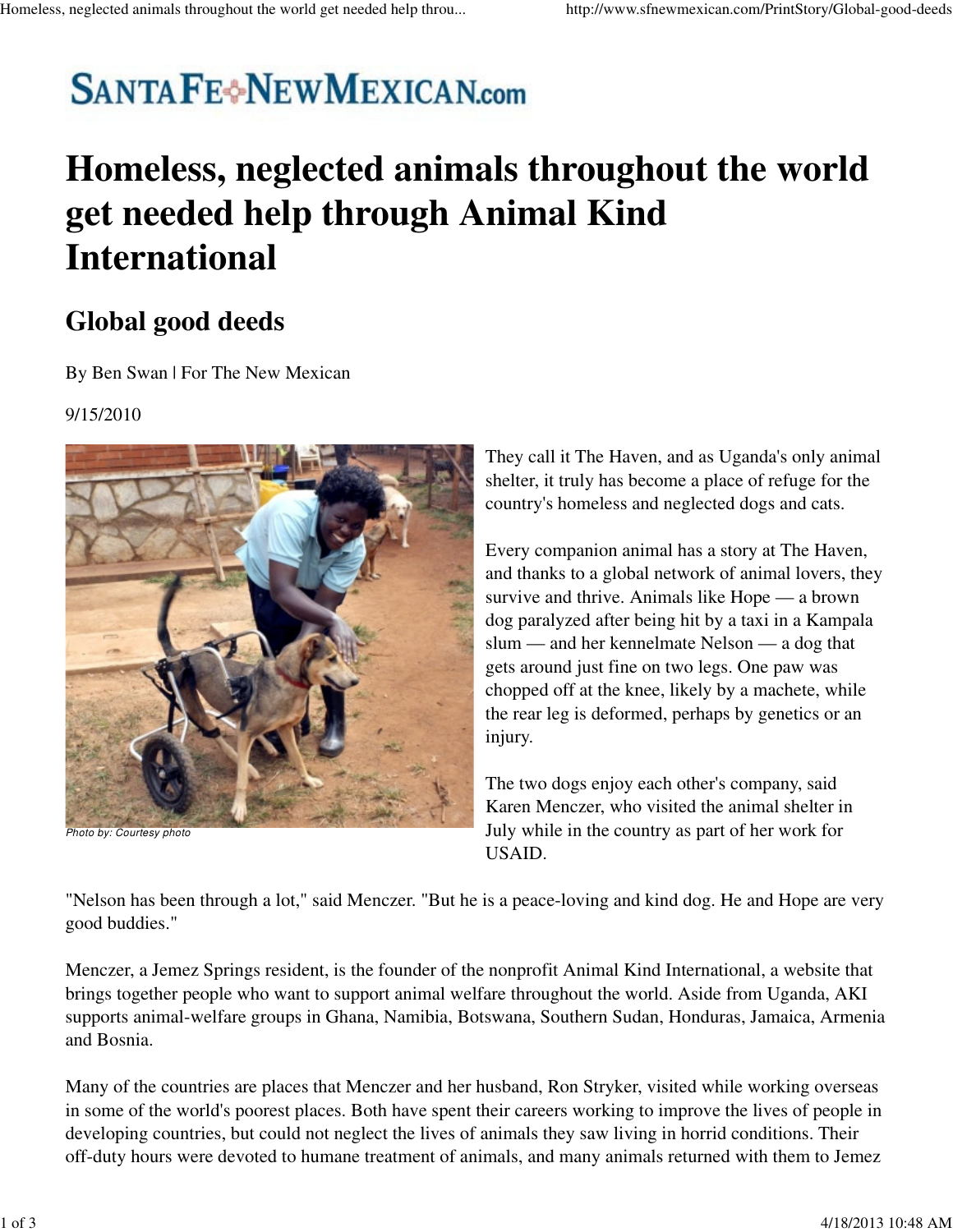Springs.

While Stryker has retired from foreign service, Menczer continues to work for USAID, focusing on biodiversity, natural resources and conservation issues. Menczer recently returned from a stint in Haiti, where she said she was surprised at the lack of animal-welfare work — fundamental things like spaying and neutering — in the wealthier and relatively unharmed parts of the earthquake-torn country.

Many of the places AKI supports are dependent on one person, or a handful of volunteers. Menczer said she worries about animal- welfare groups in places like Namibia, where she recently learned a group will likely close its doors because of lack of funding and dwindling volunteer support.

The Uganda shelter, founded by the Uganda Society for the Protection and Care of Animals in 1998, however, is a thriving organization that is working to change to plight of animals in the country's largest city through spaying and neutering, veterinary treatment and humane education. The group hopes to move to a larger space, where the staff can care for an ever-growing pack of critters.

The shelter has doubled the number of dogs it cares for to 80. "All of them are wonderful — not a difficult, bad one in the bunch," she said. "A few are shy, many have been through difficult times, but they are all happy and well-cared for now."

Menczer, through a quirk of fate, happened to be in Uganda at the same time as two longtime AKI supporters, Sarah Schmidt from Washington state, and Nicole Divitcoff of Toronto.

It was the first time the Menczer had met the AKI supporters. "It was very exciting," she said, adding that the two enjoyed their visit at The Haven. "Ugandans are such nice, welcoming people."

Schmidt, who named Hope's kennelmate after Nelson Mandela, the former South African president who fought against that country's apartheid practices, presented an award from California's Central Valley Coalition and AKI in honor of the staff and volunteers.

Divitcoff brought with her duffle bags of needed veterinary supplies and toys, along with money she raised through a mass e-mail to friends and family. Divitcoff, a teacher's assistant, also has raised funds for other AKI-supported groups through a garage sale, with proceeds benefiting Helping Hands for Hounds of Honduras and Jamaica's Community Animal Welfare.

The \$320 raised, split between both groups, covers about two weeks of dog and cat food for low-income families and stray animals in Jamaica and altering at least five dogs in Honduras.

A little money goes a long way for the groups, Menczer said, and that kind of individual fundraising is something AKI hopes to cultivate. Other supporters have asked that donations be sent to AKI instead of holiday or birthday gifts and at least two people hope to raise money through a marathon and other running events.

Menczer would like to encourage school groups and other student organizations to take on the challenge of raising funds to help the world's animals.

Many of AKI supporters are inspired by the stories they read on the website about the animals being cared for in difficult circumstances. Schimdt, the Washington state resident, worked to secure a wheelchair for Hope